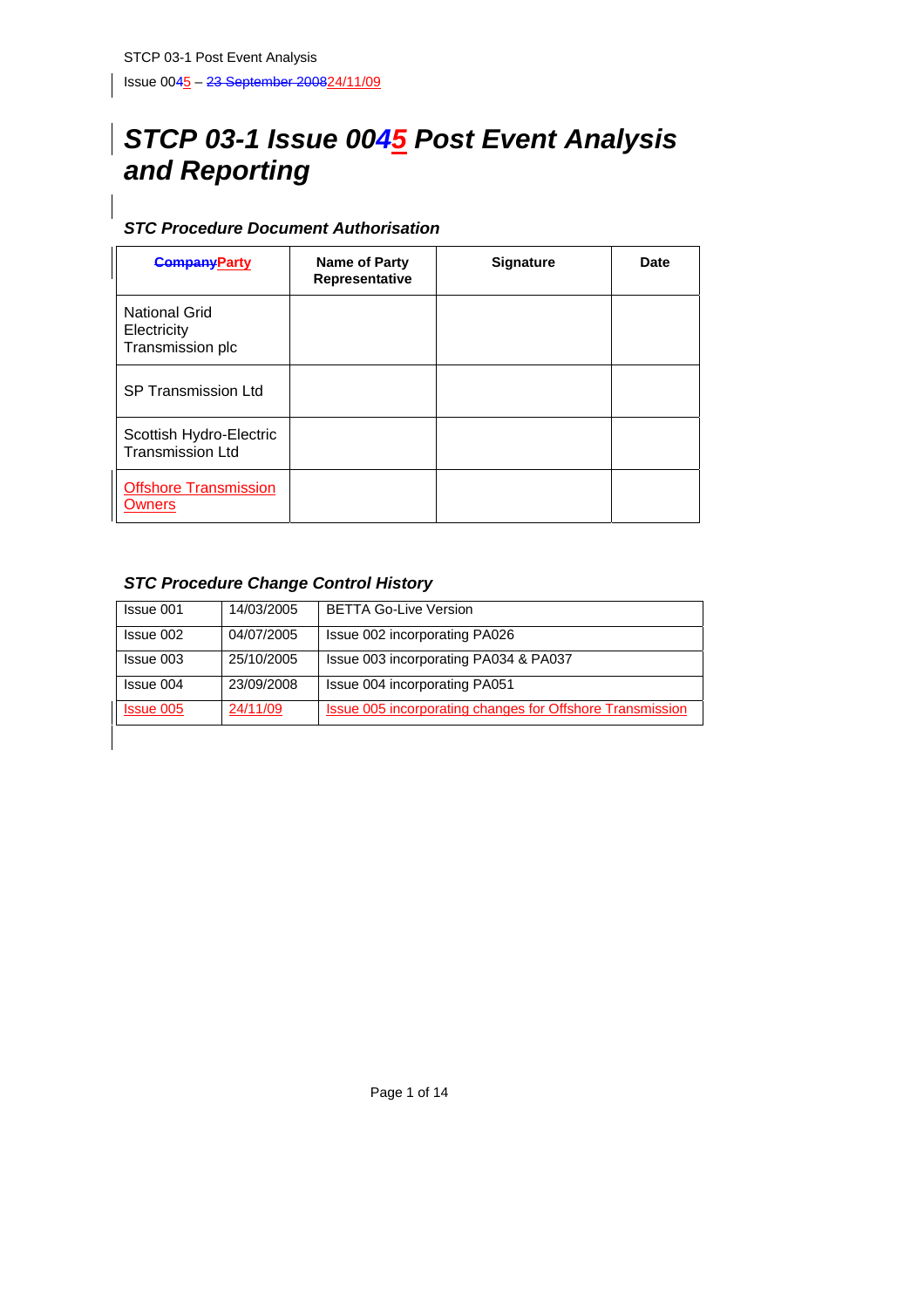Issue 0045 – 23 September 200824/11/09

## **1 Introduction**

## *1.1 Scope*

- 1.1.1 This document describes the process required to provide post Event review and reporting, to meet statutory, licence and other obligations. In addition, it details the mechanism for post Event liaison and provision of relevant data and information to produce reports.
- 1.1.2 This process applies to Parties for post Event analysis, liaison and reporting, following Events on the **GBNational Electricity** - Transmission System.
- 1.1.3 This procedure applies to NGET and each TO. For the purposes of this document, TOs are:
	- SPT; and
	- SHETL.

• All Offshore Transmission Licence holders as appointed by OFGEM

In the event that specific conditions or exceptions are made in the document relating to an Onshore TO or Offshore TO these will be prefixed appropriately.

# *1.2 Objectives*

- 1.2.1 The objective of STCP 03-1 is to specify This process specifies the roles and responsibilities of Parties with regard to post Event reports, including:
	- reports to affected Users and third parties;
	- incident investigation and reporting; and
	- statutory reports and reports in fulfilment of *IL*icence conditions.

**Formatted:** Bullets and Numbering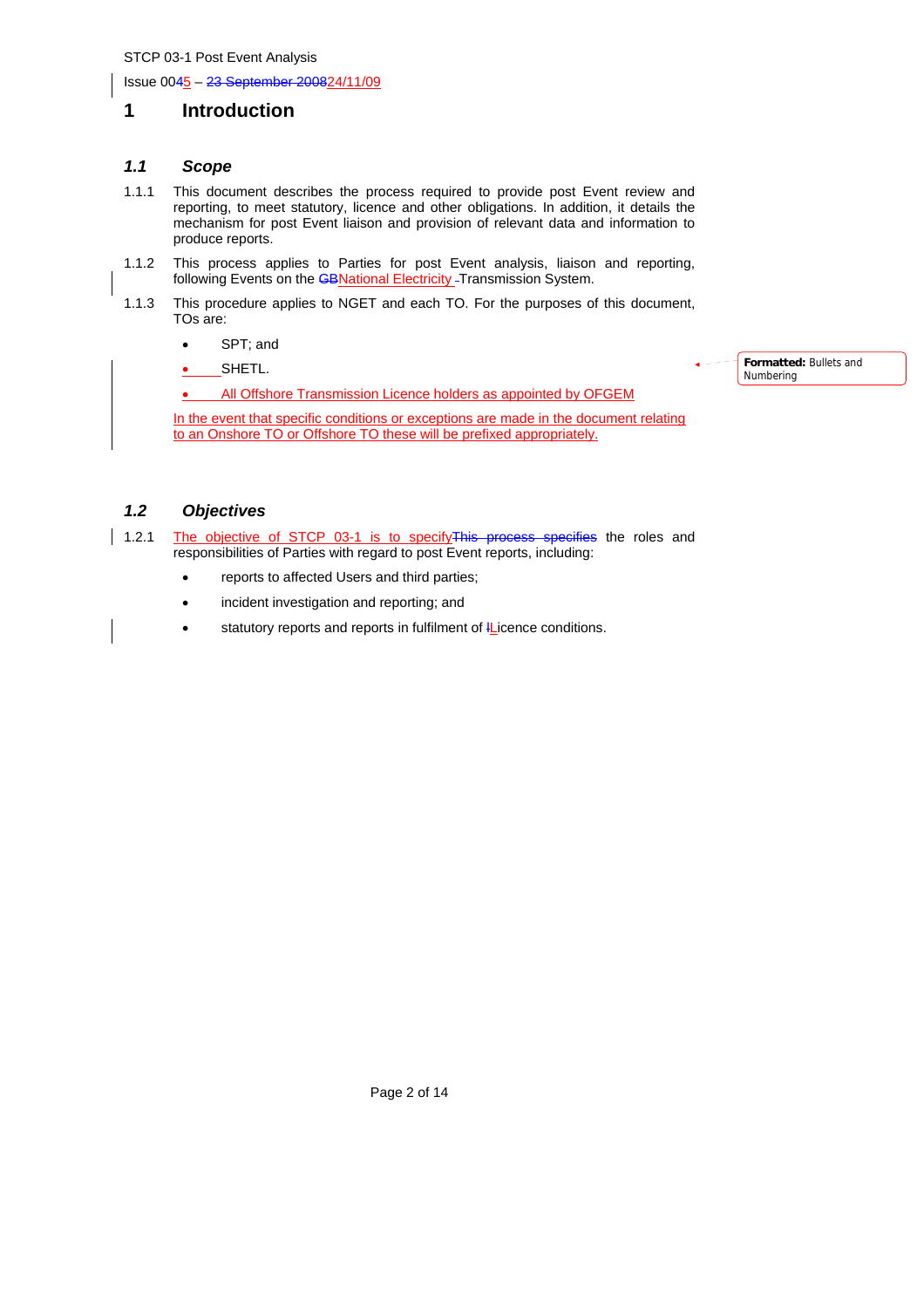Issue 0045 – 23 September 200824/11/09

## **2 Key Definitions**

## *2.1 For the purposes of STCP03-1:*

- 2.1.1 **Event** is as defined in the Grid Code as at the Code Effective Date and for the purposes of this STCP only, not as defined in the STC.
- 2.1.2 **Operational Event** is as defined in the Grid Code as at the Code Effective Date and for the purposes of this STCP only, not as defined in the STC.
- 2.1.3 **Requesting Party** means the party requesting an incident report
- 2.1.4 **Responding Party** means the party responding to a request for an incident report

## **3 Procedure**

#### *3.1 User and Third Party Reports*

- 3.1.1 NGET shall provide reports for Events and Possible Relevant Interruptions on, or affecting the **GBNational Electricity** - Transmission System, User's Systems or external interconnection to affected Users and other third parties in accordance with the NGET Licence, Grid Code and statutory obligations.
- 3.1.2 Each TO shall assist NGET in complying with 3.1.1 by providing, where available, reasonably requested information regarding an Event or a Possible Relevant Interruption associated with that TO's Transmission System.
- 3.1.3 Each TO shall provide reports for all Events and Possible Relevant Interruptions on, or affecting its Transmission System, to third parties in accordance with its Transmission Licence and statutory obligations.
- 3.1.4 NGET shall assist each TO in complying with 3.1.33.1.33.1.3 by providing, where available, reasonably requested information, regarding an Event or a Possible Relevant Interruption associated with that TO's Transmission System.

#### *3.2 Event Fault and Significant Incident Reports*

- 3.2.1 If NGET at any time becomes aware of an Event on the **GBNational Electricity** Transmission System or a User System, which has had, or may have, an Operational Effect on a TO's Transmission System, then NGET shall notify the affected TO(s) either verbally or in writing, as a matter of urgency.
	- 3.2.2 NGET shall as soon as it becomes aware of an Event on the Transmission Owner's System which has led to a Possible Relevant Interruption of an Affected User,notify the relevant TO(s) either verbally or in writing, as a matter of urgency.
	- 3.2.3 If a TO at any time becomes aware of an Event on its Transmission System, which has had, or may have an Operational Effect on the GBNational Electricity Transmission System or a User System, that TO shall notify NGET either verbally or in writing, as a matter of urgency.
	- 3.2.4 Where appropriate, each Party shall enter a fault report into their database. Each entry shall have a unique number.
	- 3.2.5 The affected TO(s) shall provide NGET with the relevant TO fault report number to assist tracking between the TO and NGET fault reporting systems if the TO deems a fault report necessary.
	- 3.2.6 NGET shall provide each TO with the relevant NGET fault report number to assist tracking between the TO and NGET fault reporting systems.
- 3.2.7 Each Party may (irrespective of whether or not it has received a notification under sub-paragraph 3.2.13.2.13.2.1 or 3.2.3), at its discretion, determine that an Event is a Significant Incident. If deemed a Significant Incident the Party may request that,

**Field Code Changed**

Page 3 of 14

**Field Code Changed**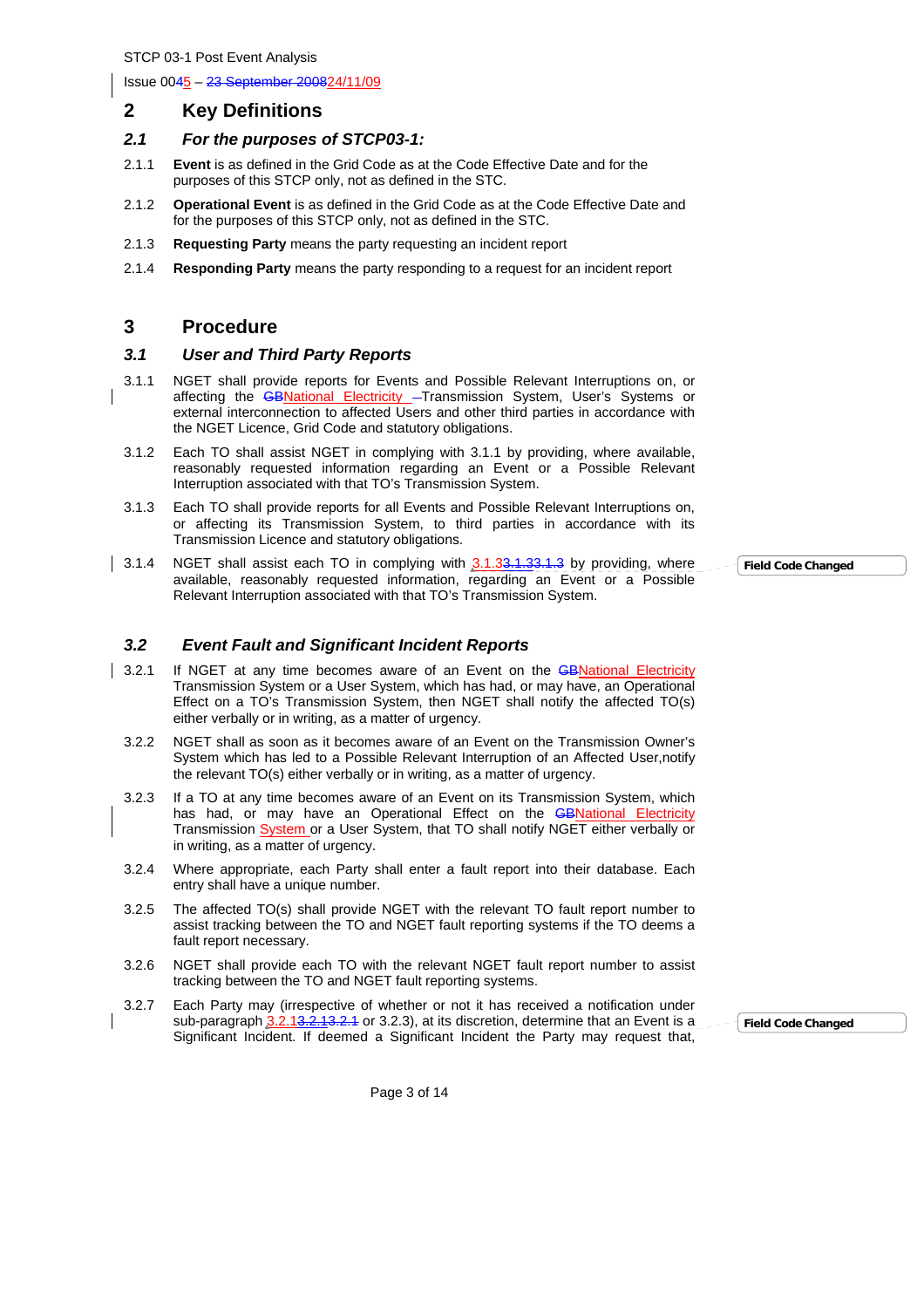where relevant, NGET or any Transmission Owner(s) (whose Transmission System(s) has been or may be affected by the Significant Incident) prepare and submit a Significant Incident report (SIR) (Appendix B) in accordance with subparagraph 3.2.93.2.93.2.9.

- 3.2.8 Following a notification described in sub-paragraph 3.2.2, NGET may request that the Transmission Owner(s) whose Transmission System(s) has been or may be the cause of a Possible Relevant Interruption of an Affected User prepare and submit a Significant Incident report (SIR) (Appendix B) in accordance with sub-paragraph 3.2.9.
- 3.2.9 Each Party (the "Responding Party") shall, if requested to do so by another Party (the "Requesting Party"), pursuant to sub-paragraph 3.2.73.2.73.2.7, prepare and submit a written report to the Requesting Party, as soon as reasonably practicable, in relation to a Significant Incident or a Possible Relevant Interruption which shall include, without limitation, the following information:
	- a description of the Significant Incident or the Possible Relevant Interruption (including without limitation, any associated Services Reduction or Services Reduction Risk);
	- the time and date of the Significant Incident or Possible Relevant Interruption and the estimated Interruption Period of the Possible Relevant Interruption;
	- the location(s) of the Significant Incident or the Possible Relevant Interruption;
	- Plant and/or Apparatus directly involved (and not merely affected by the Event(s) giving rise to the Significant Incident or the Possible Relevant Interruption);
	- a response to any question(s) raised by the Requesting Party in relation to the Event or Significant Incident or the Possible Relevant Interruption; and,
	- any other information reasonably requested by the Requesting Party in relation to the Event or Significant Incident or the Possible Relevant Interruption.
- 3.2.10 Each Party shall, where reasonably requested to do so by another Party, provide assistance in answering any reasonable questions from, or providing information (in the case of NGET) to a User, or in the case of any Party, to any other Party, in relation to an Event or Significant Incident or the Possible Relevant Interruption on such TO's Transmission System.

#### *3.3 Follow Up System Incident Report*

- 3.3.1 Where deemed necessary by NGET or the affected TO(s), a Follow Up System Incident Report (FSIR) (in a form contained within Appendix C) shall be produced by the relevant Party (as described in sections 3.3.2– 3.3.6), providing updated details on the associated SIR. A Party has up to ten working days to request an FSIR from the date of issue of an SIR.
- 3.3.2 An FSIR will be produced in response to the SIR where necessary, but it does not preclude an FSIR being produced for any Event that requires follow up investigation.
- 3.3.3 NGET or a TO can request that another Party provide an FSIR, and it is that other Party's responsibility to produce a report, normally within 4 weeks. The FSIR must not be passed on directly to any other TO, User or third party. NGET is responsible for circulating the relevant information contained within the FSIR to those who received, or would have been entitled to receive, the original SIR. NGET may also use the relevant information contained within the FSIR to produce a follow up Significant Incident Report for Users.
- 3.3.4 Where an Event or Possible Relevant Interruption affects more than one TO, NGET will produce an FSIR that contains relevant information received from each TO. NGET shall agree with each TO what information can be included in the report to ensure appropriate levels of confidentiality are maintained. If Parties can not agree, the standard disputes procedure shall be invoked.

Page 4 of 14

**Field Code Changed**

**Field Code Changed**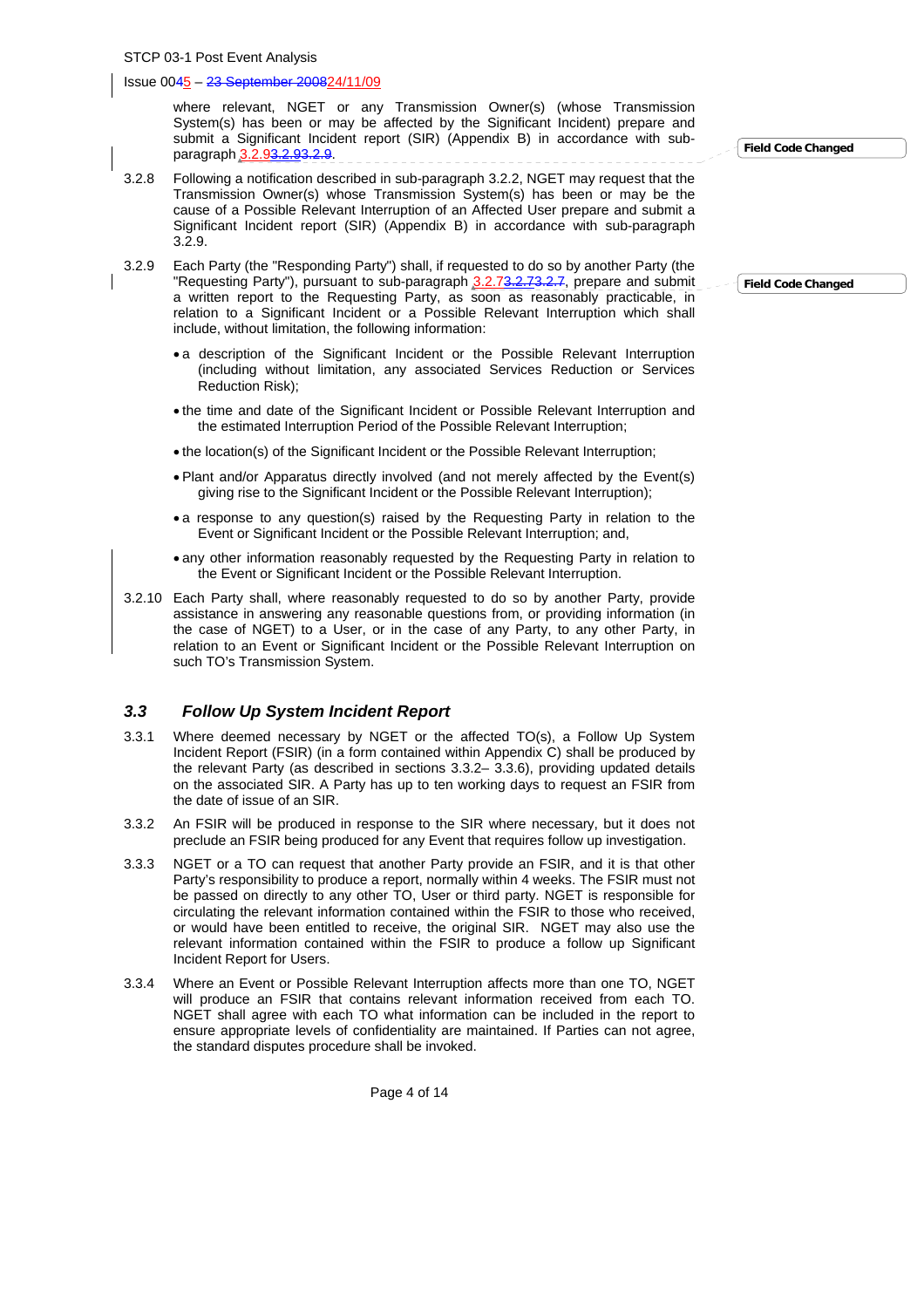- 3.3.5 Where an Event on a User's System affects a TO's Transmission System, NGET shall request further relevant information from the User to generate an FSIR for the affected TO. Such an FSIR will not be passed on directly to any other TO, User or third party by either NGET or the affected TO.
- 3.3.6 On inter-TO circuits, the TOs may agree to produce a combined FSIR. In such cases, the TOs shall agree which Party will produce the FSIR. If Parties can not agree, the standard disputes procedure shall be invoked.
- 3.3.7 Each Party will nominate a post Event liaison contact to facilitate the production of FSIRs.

#### *3.4 Post Event Liaison*

- 3.4.1 General NGET  $\sim$  TO liaison shall take place as required between the nominated contacts detailed in 3.3.7 to facilitate the production of SIRs, FSIRs and other nonroutine reports where necessary. NGET - TO liaison meetings shall take place as agreed between the parties to review Events and information exchange for the production of SIRs and FSIRs.
- 3.4.2 The liaison meetings shall also review post Event Plant technical and performance issues.

#### *3.5 Investigations*

3.5.1 Where appropriate, the Parties may, as set out in STC Section C, Part Three paragraph 4.2, agree to a joint investigation following an Event. Prior to a joint investigation, the terms of reference and procedure shall be agreed by all participating Parties. If Parties can not agree, the standard disputes procedure shall be invoked.

#### *3.6 Statutory & Licence Condition Reports*

- 3.6.1 Each TO shall have in force a statement approved by the Authority setting out the form of their Transmission Licence condition reports.
- 3.6.2 NGET shall have in force a statement approved by the Authority setting out the form of their Licence condition reports.
- 3.6.3 Parties shall assist each other in collating information in order to meet the obligations detailed in 3.6.1 and 3.6.2.
- 3.6.4 Where a Party is aware that a report detailed in 3.6.1 or 3.6.2 has implications for another Party, the originating Party shall provide a draft copy of the relevant report for comment before submission to the Authority.
- 3.6.5 Where any notification is provided by a Party, pursuant to 3.6.4, the receiving Party shall ensure appropriate levels of confidentiality are maintained, in accordance with the provisions relating to confidentiality within the STC.

#### *3.7 Provision, Access And Retention Of Data*

- 3.7.1 NGET and the TO will retain relevant operational data such as control room logs and Transmission Status Certificates for a period of not less than one year from the date of issue, for use in an investigation.
- 3.7.2 NGET and the TO shall have voice recording systems installed, with appropriate procedures in place to ensure confidentiality. All recordings shall be kept for a minimum of one month.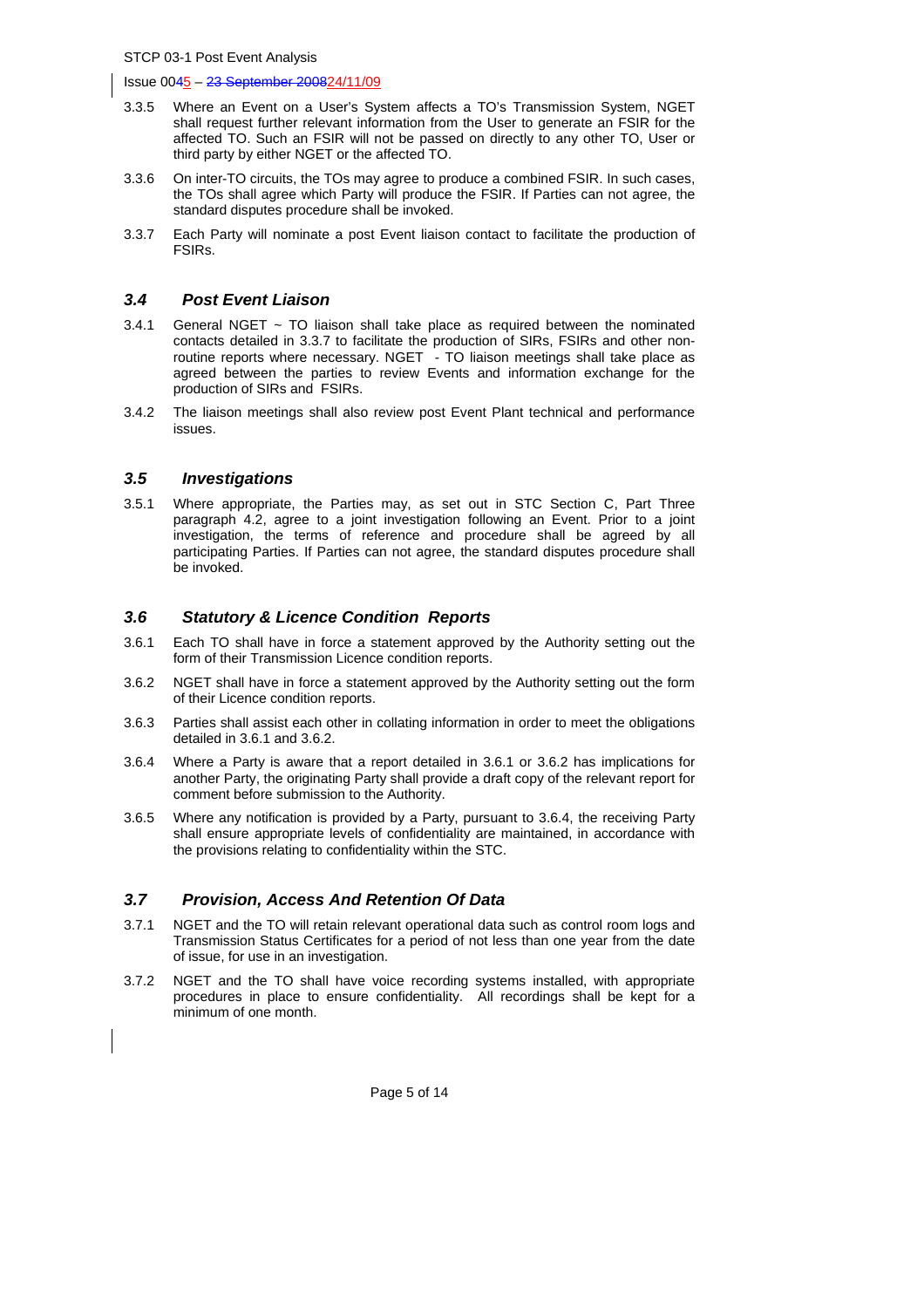Issue 0045 – 23 September 200824/11/09

## *Appendix A: Flow Diagrams*

Note that the Process Diagrams shown in this Appendix A are for information only. In the event of any contradiction between the process represented in this Appendix and the process described elsewhere in this STCP, then the text elsewhere in this STCP shall prevail.

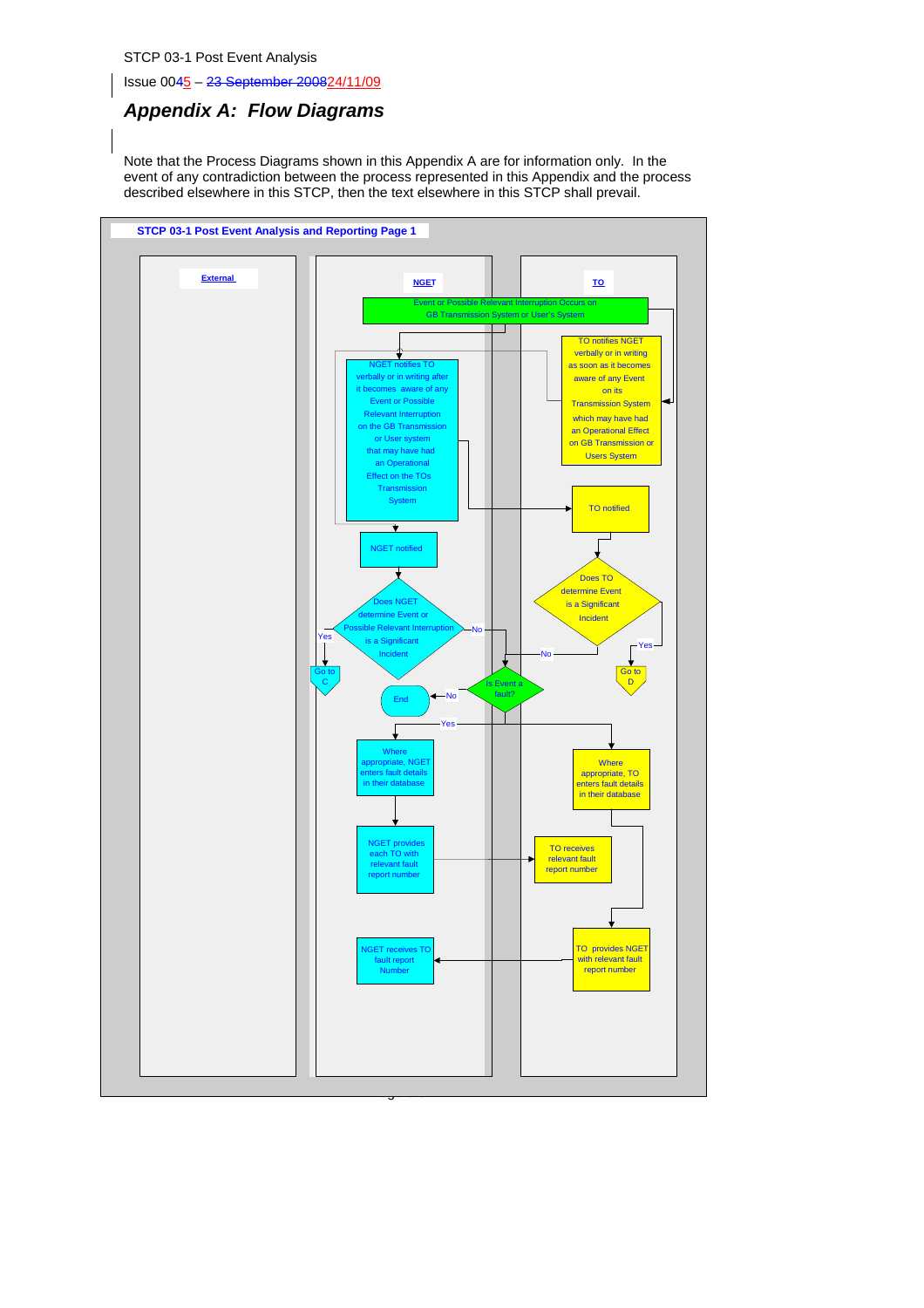

Page 7 of 14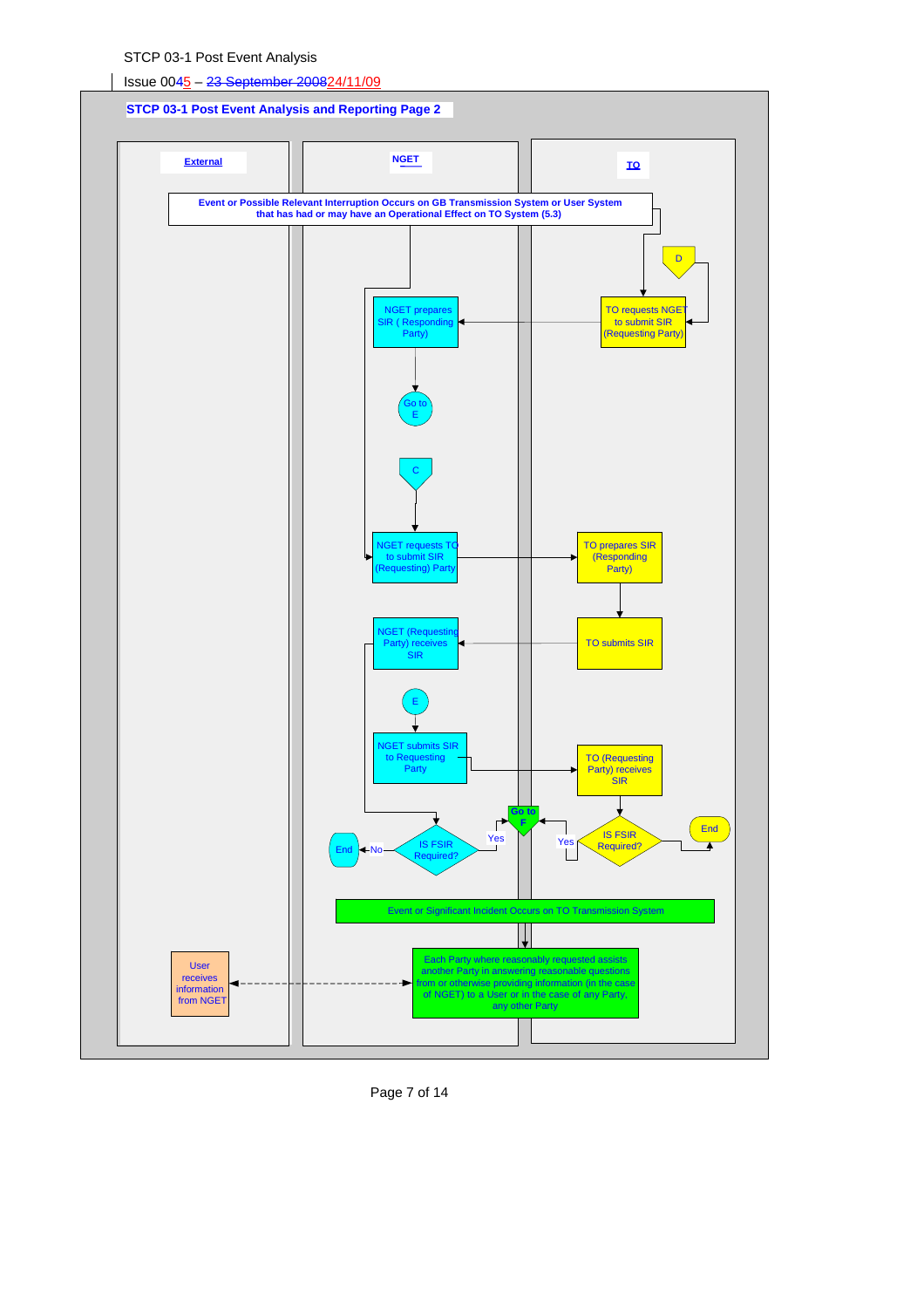

Page 8 of 14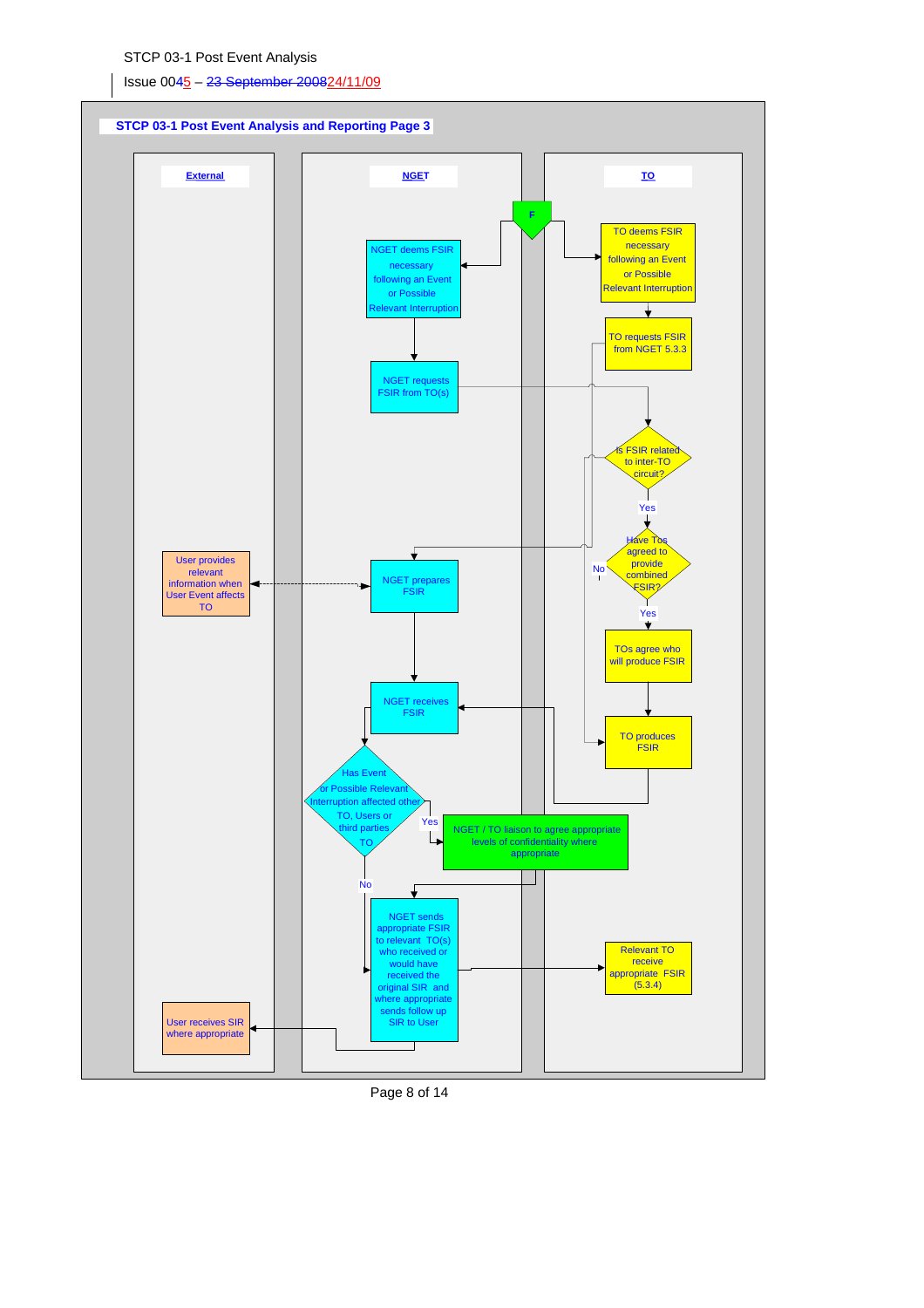



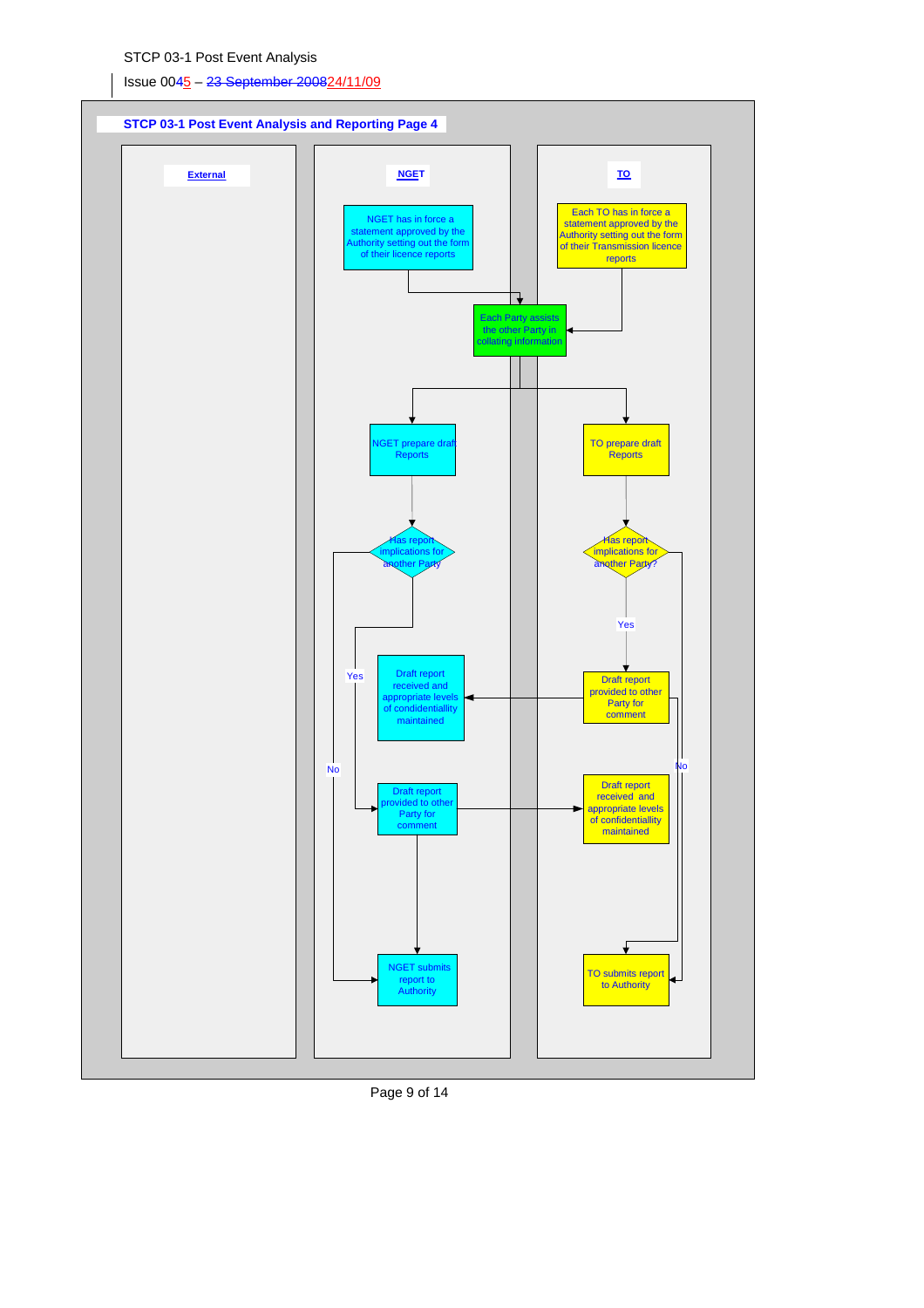Issue 0045 – 23 September 200824/11/09



Page 10 of 14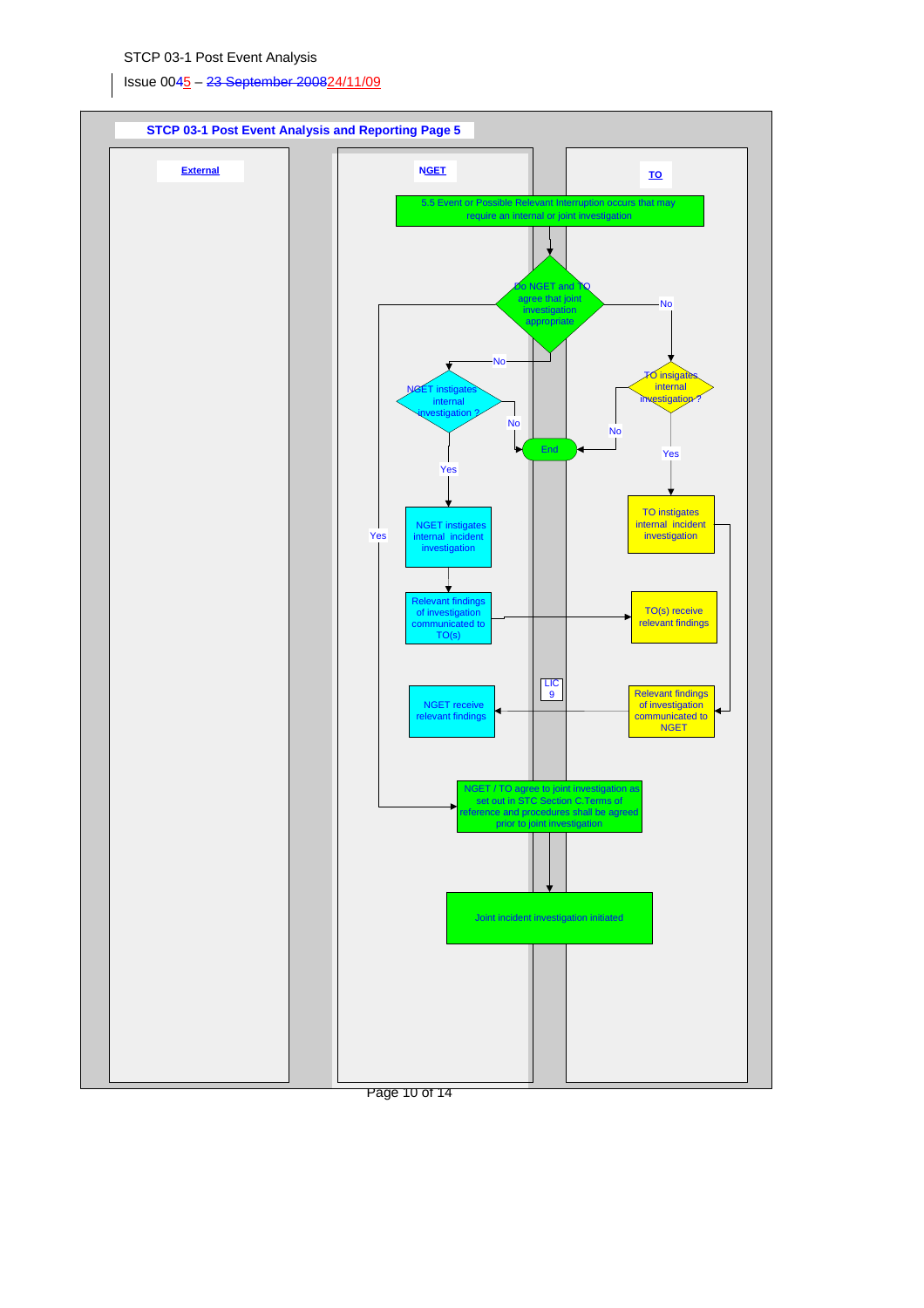Issue 0045 – 23 September 200824/11/09

## *Appendix B: Standard Forms/Certificates*

**Significant Incident Report**  Format for guidance only

NGET – TO Significant Incident Report

| × |  |  |
|---|--|--|
|   |  |  |

| --<br>тι | -NP<br>$\mathbf{u}$<br>. |
|----------|--------------------------|
|----------|--------------------------|

## *SIGNIFICANT INCIDENT including a Possible Relevant Interruption*

**Incident No\_\_\_\_\_\_\_\_\_\_\_\_** 

**Time of Significant Incident\_\_\_\_\_\_\_\_\_\_\_\_\_\_\_\_\_\_\_\_\_\_\_\_\_\_\_\_\_\_\_\_\_\_\_\_\_\_\_\_\_\_\_\_\_** 

**Date of Significant Incident\_\_\_\_\_\_\_\_\_\_\_\_\_\_\_\_\_\_\_\_\_\_\_\_\_\_\_\_\_\_\_\_\_\_\_\_\_\_\_\_\_\_\_\_\_** 

**Estimated Interruption Period\_\_\_\_ (where applicable)** 

**Location\_\_\_\_\_\_\_\_\_\_\_\_\_\_\_\_\_\_\_\_\_\_\_\_\_\_\_\_\_\_\_\_\_\_\_\_\_\_\_\_\_\_\_\_\_\_\_\_\_\_\_\_\_\_\_\_\_\_\_\_\_\_** 

**Party requesting Significant Incident Report\_\_\_\_\_\_\_\_\_\_\_\_\_\_\_\_\_\_\_\_\_\_\_\_\_\_\_\_\_\_\_\_\_\_** 

| Plant / Apparatus directly involved       |
|-------------------------------------------|
| (and not merely affected by the incident) |

Page 11 of 14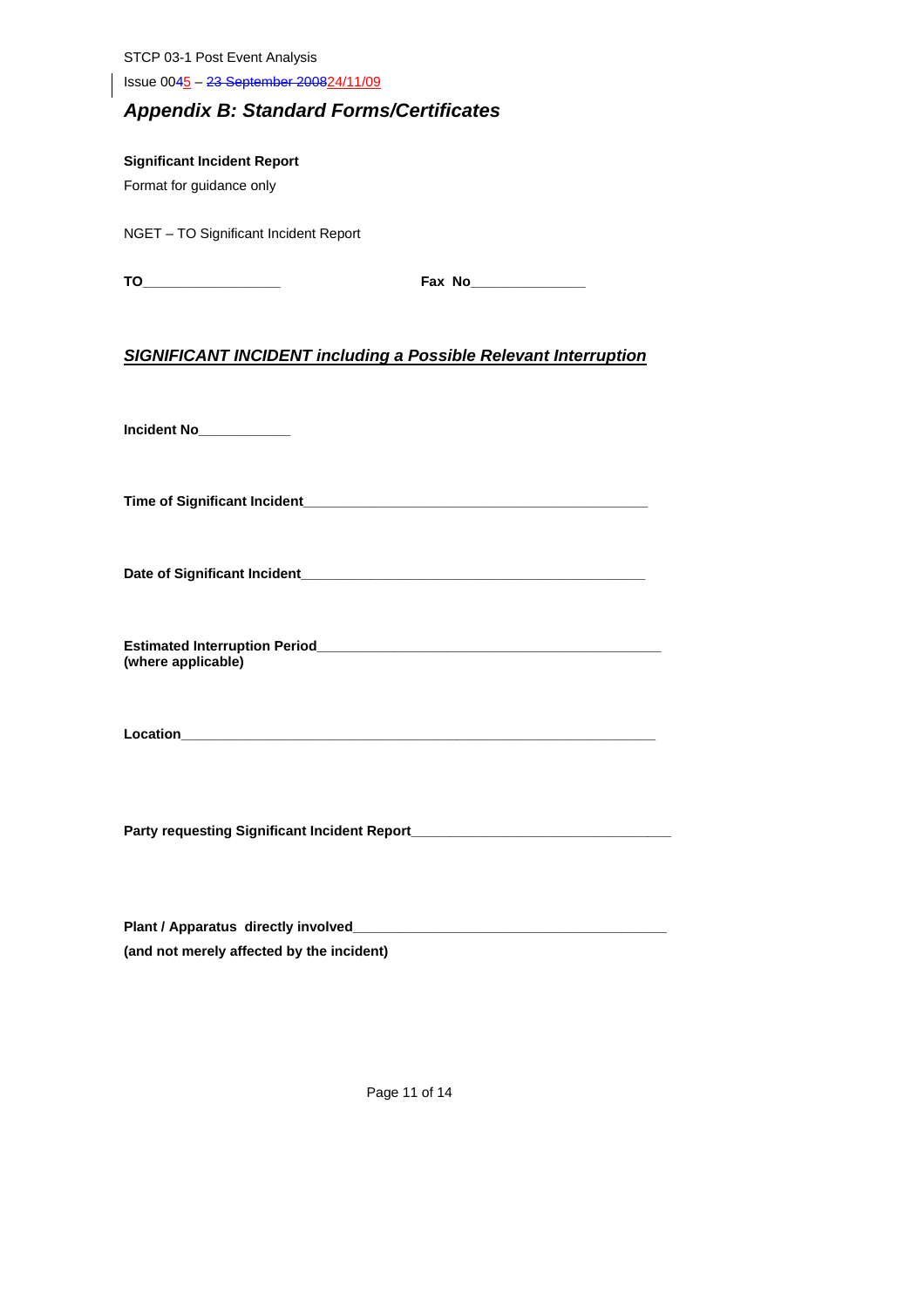Issue 0045 - 23 September 200824/11/09

## **Description of Significant Incident**

## Demand (in MW) and/or generation(in MW)

Interrupted and duration of interruption\_

**Generation Unit-frequency** response

(MW correction achieved subsequent to the Significant Incident)

**Generating Unit-MVAr performance** 

Estimated time and date of return to service\_

Page 12 of 14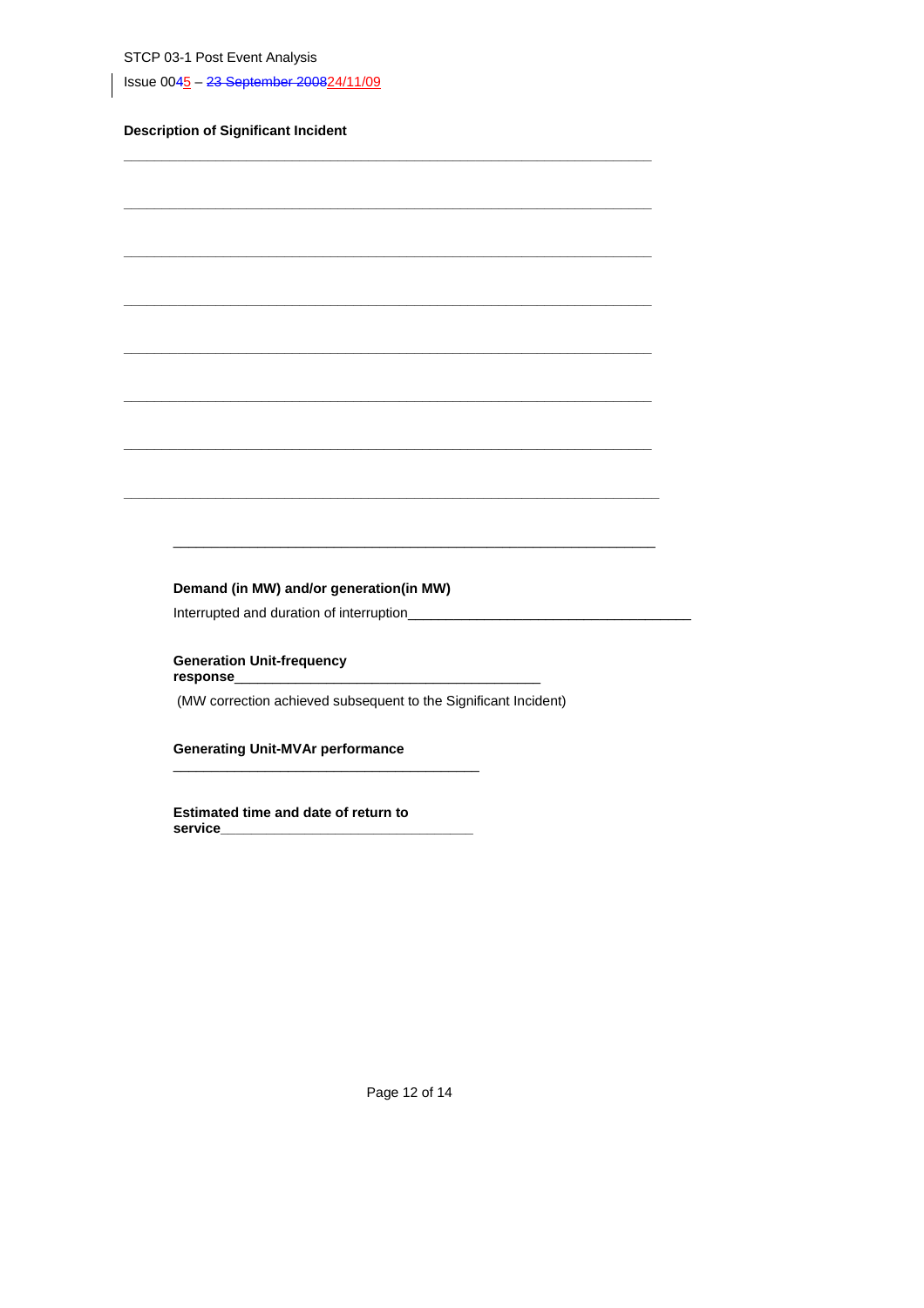Issue 0045 – 23 September 200824/11/09

## *Appendix C: Template For Follow Up Significant Incident Report*

## **Follow-Up Significant Incident Report FSIR nnn/yy/Company Title.**

## **Date of Occurrence**

## **Introduction**

- Very brief description on what happened (cct tripped, coincident with,)
- Circuit topology (words or diagram)

## **Event Description and Findings**

- Previous Events leading up to Event.
- Event time and effect/result.
- Coincident Events?
- What was returned to service RTS and how. What did not.
- Tests performed (trip test, oil sample taken etc)
- Specific occurrence 1 likely cause.
- Specific occurrence 2 likely cause.
- Specific occurrence and likely cause.
- Other findings

## **Operational Impact**

- losses of supply?
- If yes then when restored and how much?
- Out of service OS-times
- Ongoing risk of trip, generation at risk, demand at risk

**Actions** 

• Agreed action. **Name, Department, Target Date** 

Prepared by:

Name

**Date**